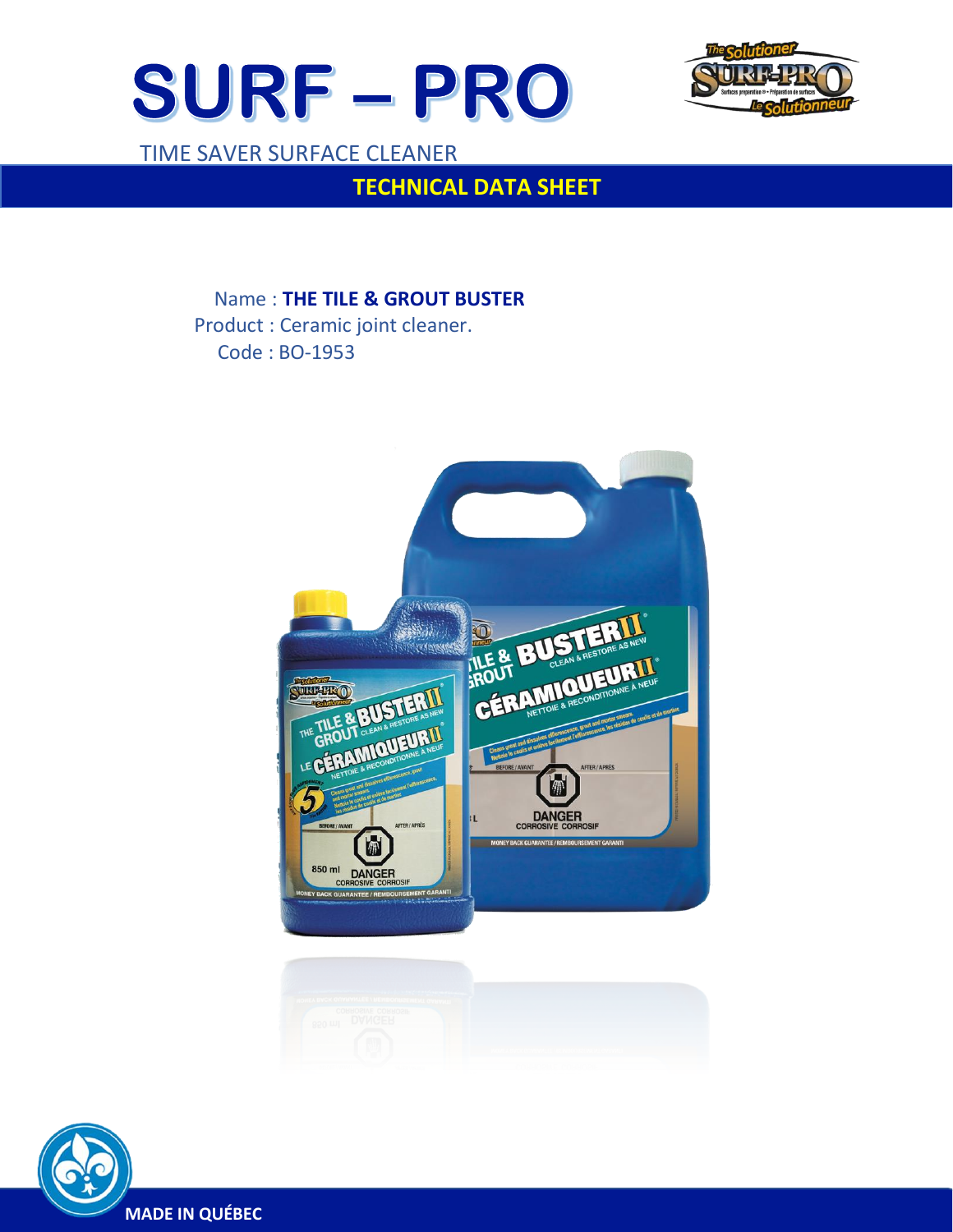## **THE TILE & GROUT BUSTER**



### **1.1 PRODUCT DESCRIPTION:**

A specially developed cleaner for ceramic tiles, grout, bricks and dull stone surfaces. It also removes chalky efflorescence (nitrates) that occur on new ceramic joints. Effectively removes soot from stoves, bricks and chimneys.

**1.2 USES:** Interior or exterior surfaces

**1.3 CHARACTERISTICS:** An easy, ready-to-use product. Follow the label instructions for the proper dilution rate to clean various surfaces and types of contamination.

#### **1.4 Restrictions**:

- For best results apply at temperatures between 150C 300C (650F – 850F).
- Avoid contact with stainless steel or chrome surfaces.
- Do not use on plaster surfaces or joints.
- Do not use on marble or granite and porous tiles or similar stone surfaces.
- May alter the color of paints.
- Test on a hidden area to verify its effect on the surface.

**1.5 Guarantee:** This high-quality product is designed to give complete satisfaction when used as directed. The manufacturer's liability is limited to refunding the cost of the product.

### **TECHNICAL INFORMATION**

- **2.1 Chemical composition:** Urea hydrochloric and organic salts (HCl) with an inhibiting agent.
- **2.2 Container size:** HDPE plastic containers ,850 ml, 3.78 L, 18.9 L, 200 L
- **2.3 Appearance:** Colorless and odorless liquid.

#### **2.4 Storage**:

- Store in a dry, well ventilated place
- Store at a temperature between 100C 300C
- Store in a hermetically sealed container

#### **2.5 Physical and chemical properties:**

- Boiling point 1000C
- Freezing point -400C
- Water solubility 100%
- Viscosity N/A
- **Density** 1.03 kg / liter
- Flash Point N/A
- PH 1.8

#### **APPLICATION PROCEDURES**

#### **3.1 APPLICATION INSTRUCTIONS:**

#### **Ceramic tiles and sand-based floor grouts:**

Apply the product directly to the surface, using a soft brush to lightly scrub the surface, and leaving the product at least 1 minute. Then brush and Rinse the surface with water.

#### **Ceramic tiles and polymer wall grouts:**

Dilute the product 1:1 with water, and apply using a scouring pad or a brush, rub lightly, then rinse with water.

#### **New Grout with chalky powder:**

Sometimes new grout produces a chalky white surface powder after a few weeks. To remove this powder, apply the product with a scouring pad or a brush, rub lightly, then rinse with water

#### **Ceramic Tiles:**

Use the product on newly installed ceramic tiles.to remove white stains caused by the grout. Apply the product with a scouring pad or a clean cloth, rub lightly, then rinse with water.

#### **Bricks, concrete mortar, dull-surfaced stone:**

These surfaces become covered over time with mildew, dirt, grime, and soot. First wet the surface with water. Then, with a stiff brush apply a mixture of one-half The Tile & Grout Buster and onehalf water. Vigorously scrub the surface, making sure to scrub deep into cracks and crevices to remove the dirt and grime, then rinse with water. We recommend working on small sections at a time. This product is also useful in cleaning newly laid brick.

#### **SAFETY MEASURES:**

For first aid measures refer to the material safety data sheet or the label on the container. Corrosive and toxic. Avoid contact with the eyes, skin and clothing. Wear rubber gloves and eye protection when applying this product. Keep out of the reach of children. Do not mix with other products such as bleach or chlorine.

**Note:** The Surf Pro Tile & Grout Buster is safe, and will not harm the surface, when used as directed. The Tile & Grout Buster is an effective cleaner that removes all kinds of dirt, mildew, and efflorescent salts from tile grout, mortar, stone, bricks and concrete.